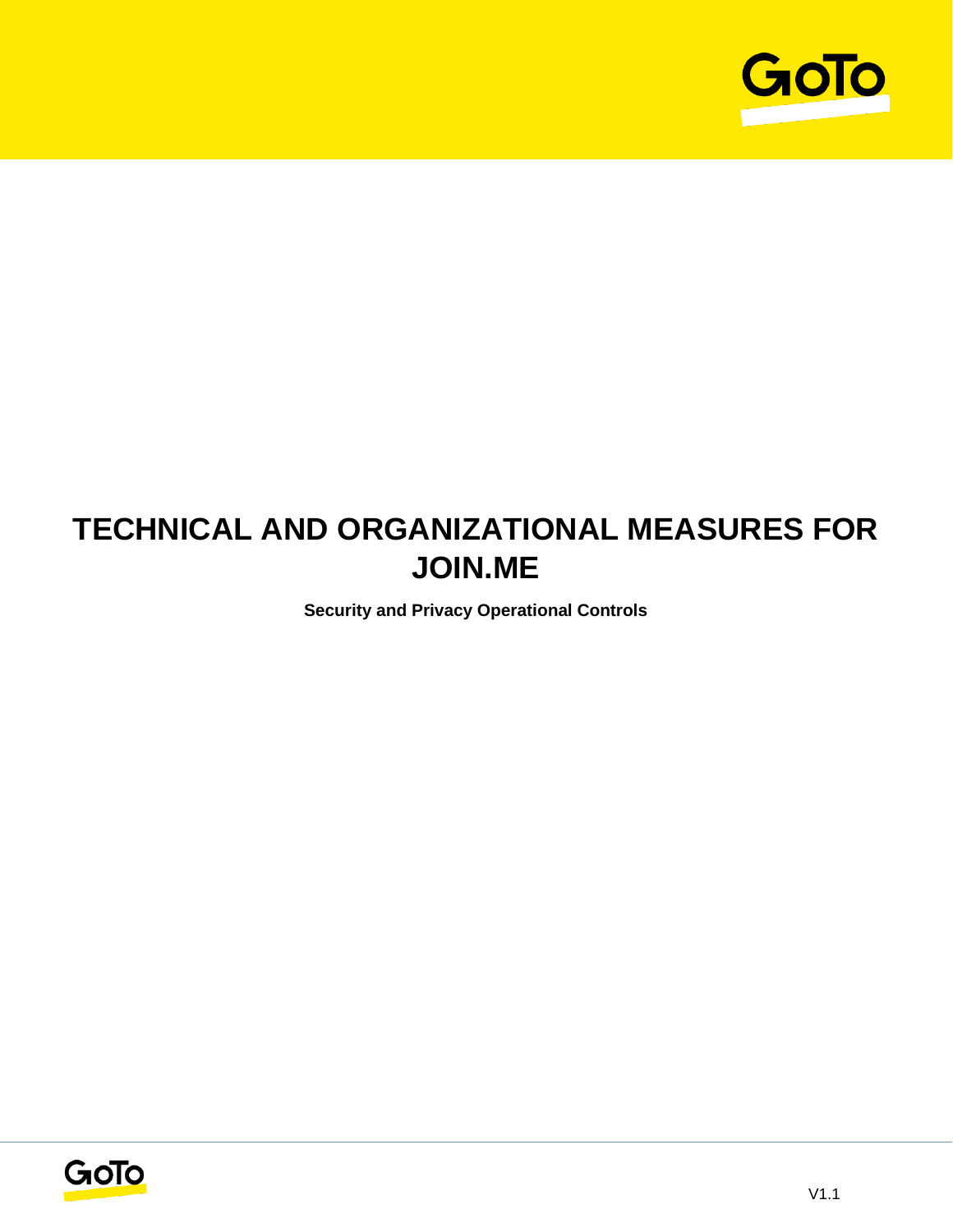# 1 Products and Services

This document covers the Technical and Organizational Measures (TOMs) for join.me.

Join.me is an online meeting and screen sharing service that gives users the ability to quickly and securely host an online meeting with other people. These services can be initiated through a visit to the https://join.me website, through a small downloadable desktop application or through mobile applications (iOS and Android). It is available in a "Lite" version as well as a "Pro" premium version for individuals and small teams and a premium "Business" version for larger teams and company-wide use.

## 2 Product Architecture

Join.me is a SaaS-based application hosted on multi-tier architecture located in secure and reliable data centers in key locations around the globe. A multi-layer security approach is utilized at all levels from the physical layer through the application layer.

The join.me architecture includes components such as web servers, application servers, media servers, databases, media controllers and media engines. The application has built-in redundancies, designed to increase the availability and reliability of the service, so that if an application server or data center goes off-line or become unreachable, the session should quickly migrate to a different application server. Load balancers are utilized in order to geographically maintain availability. Both access to the application website and the information that travels between components is encrypted in transit utilizing Transport Layer Security (TLS) protocol. Customers have the flexibility to elect specified types of data that are stored on their behalf -- session data, for example, such as screens, video, or chat logs, are not, by default stored on GoTo servers. See the join.me architecture white paper for more information.

Services provided by join.me rely on third-party telecommunication companies to provide the audio-based conference infrastructure that allows audio participants to connect to each other regardless of which endpoint device they use to join. WebRTC technology is utilized to deliver video conferencing on platforms such as Windows, Mac OS X, HTML5, iOS and Android. The MP4 video format is used to save video recordings and can be stored in the Azure storage region closest to the presenter's location.

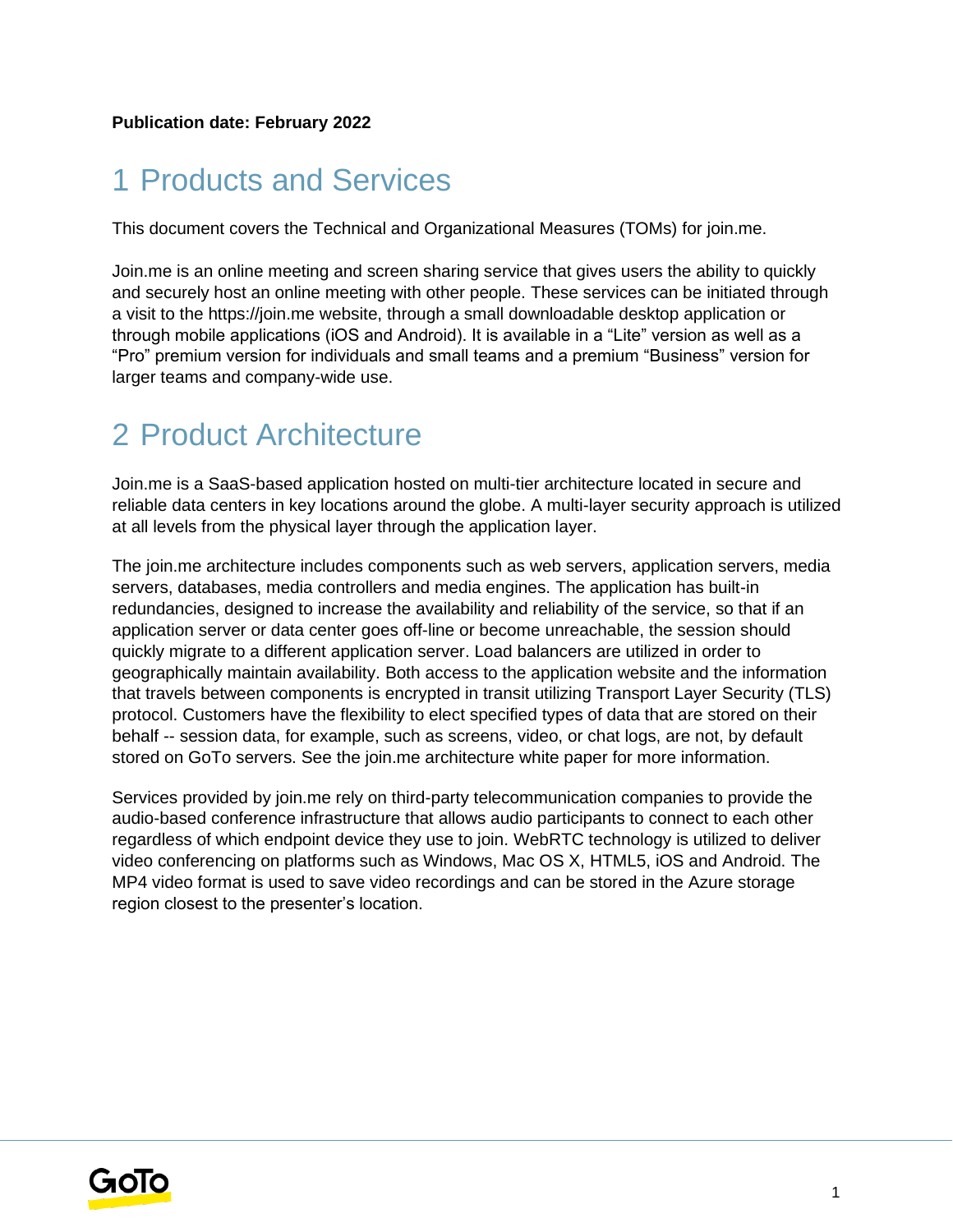A typical join.me session involves at least the following components:



Web server – User registration, account and meeting settings, meeting launch

**Application Server** – Maintains meetings, distributes data among appropriate viewers

**Media server** – Distributes media streams among appropriate viewers

**Database** – Stores user profiles and meeting settings

**Media controller** – Controls media sessions and PSTN connections

**Media engine –** Post-processes media elements to provide recorded meeting video

GoTo's proprietary key exchange forwarding protocol is designed to provide security against interception or eavesdropping on our own infrastructure. Specifically, the connection between the client and the host is facilitated by the gateway in order to ensure that the client can connect to the host independently of the network setup.

With the host already having established a TLS connection to the gateway, the gateway forwards the client's TLS key exchange to the host via a proprietary key renegotiation request. This results in the client and the host exchanging TLS keys without the gateway learning the key.

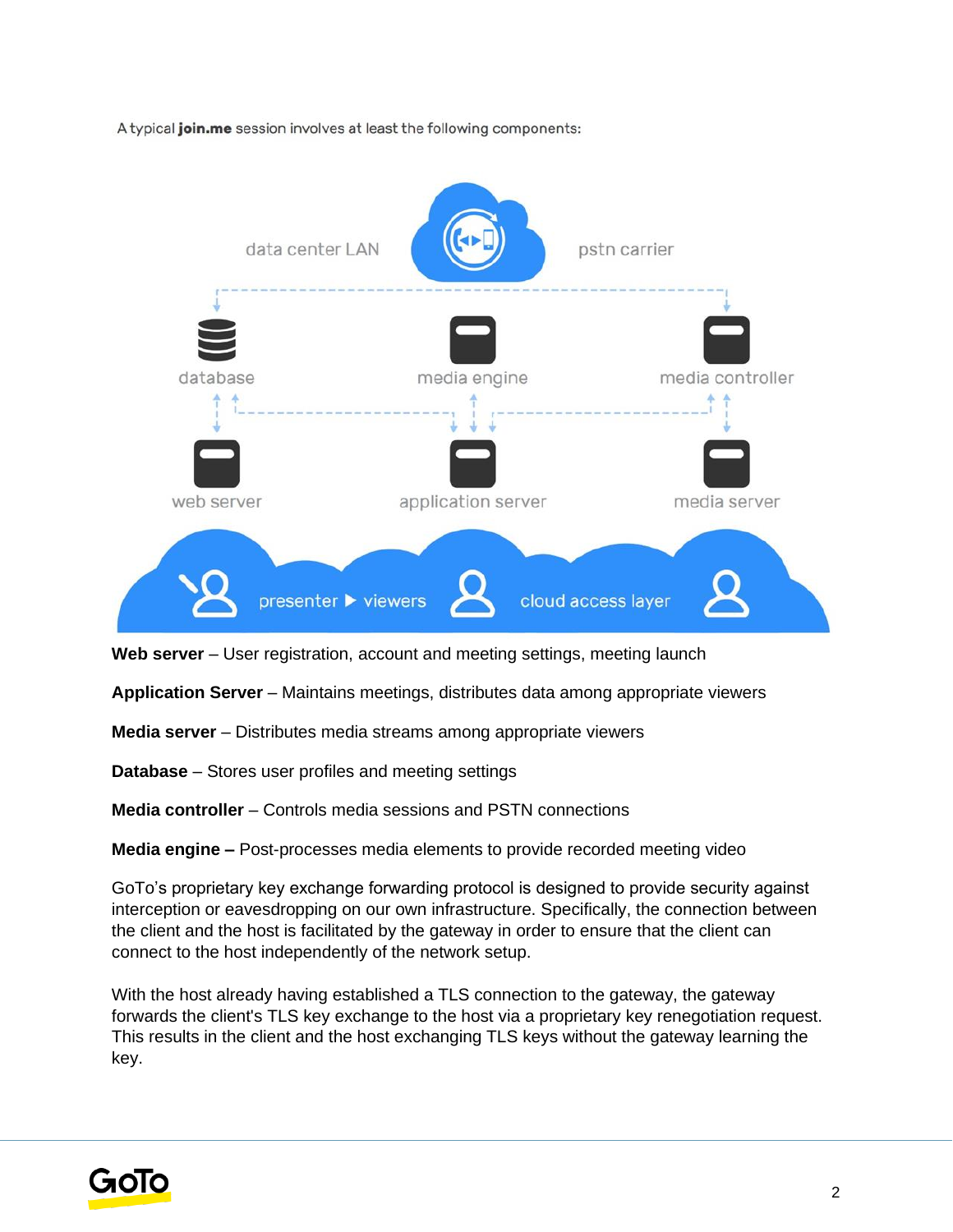# 3 join.me Technical Security Controls

GoTo employs industry standard technical security controls appropriate to the nature and scope of the Services (as the term is defined in the Terms of Service) designed to safeguard the Service infrastructure and data residing therein. Find the Terms of Service a[t](http://www.logmein.com/legal/terms-and-conditions) [https://www.goto.com/company/legal/terms-and-conditions.](https://www.goto.com/company/legal/terms-and-conditions)

## 3.1. Logical Access Control

Logical access control procedures are in place, designed to prevent or mitigate the threat of unauthorized application access and data loss in both the corporate and production environment. Employees are granted minimum (or "least privilege") access to specified GoTo systems, applications, networks, and devices as needed. Further, user privileges are segregated based on functional role and environment.

### 3.2. Perimeter Defense and Intrusion Detection

GoTo employs industry standard perimeter protection tools, techniques and services that are designed to prevent unauthorized network traffic from entering our product infrastructure.

The GoTo network features externally facing firewalls and internal network segmentation. Cloud resources also utilize host-based firewalls. In addition, GoTo employs perimeter protection measures, including a third party, cloud-based, distributed denial of service (DDoS) prevention service, designed to prevent unauthorized network traffic from entering our product infrastructure and to protect critical system files against malicious and unintended infection or destruction.

### 3.3. Data Segregation

GoTo leverages a multi-tenant architecture, logically separated at the database level, based on a user's or organization's GoTo account. Only authenticated parties are granted access to relevant accounts.

### 3.4. Physical Security

GoTo contracts with datacenters to provide physical security and environmental controls for server rooms that house production servers. These controls include:

- Video surveillance and recording
- Multi-factor authentication to highly sensitive areas
- Heating, ventilation and air conditioning temperature control
- Fire suppression and smoke detectors
- Uninterruptible power supply (UPS)
- Raised floors or comprehensive cable management
- Continuous monitoring and alerting
- Protections against common natural and man-made disasters, as required by the geography and location of the relevant datacenter
- Scheduled maintenance and validation of all critical security and environmental controls

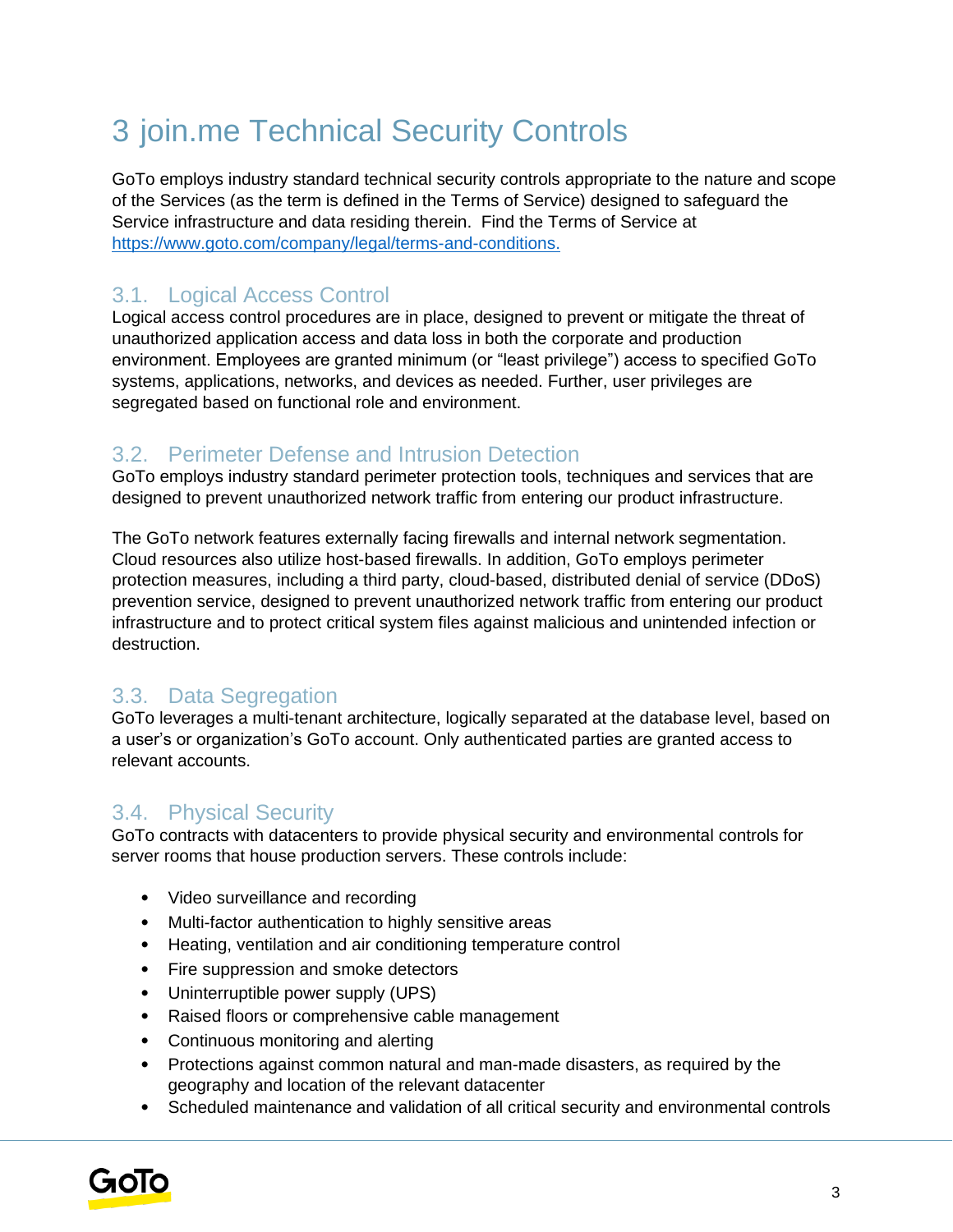GoTo limits physical access to production datacenters to authorized individuals only. Access to a hosting facility requires the submission of a request through the relevant ticketing system and approval by the appropriate manager, as well as review and approval by Technical Operations. GoTo management reviews physical access logs to datacenters and server rooms on at least a quarterly basis. Additionally, physical access to datacenters is removed upon termination of previously authorized personnel.

### 3.5. Data Backup, Disaster Recovery and Availability

GoTo's architecture is generally designed to perform replication in near-real-time to geographically diverse locations. Databases are backed up using a rolling incremental backup strategy. In the event of a disaster or total site failure in any one of the multiple active locations, the remaining locations are designed to balance the application load. Disaster recovery related to the system is tested periodically.

#### 3.6. Malware Protection

Malware protection software with audit logging is deployed on all join.me Servers. Alerts indicating potential malicious activity are sent to the appropriate response team.

#### 3.7. Encryption

GoTo maintains a cryptographic standard that aligns with recommendations from industry groups, government publications, and other relevant standards groups. The cryptographic standard is periodically reviewed, and selected technologies and ciphers may be updated in accordance with the assessed risk and market acceptance of new standards.

#### 3.7.1. In-Transit Encryption

At the protocol level, join.me uses TLS for communications security. The key exchange protocol is ECDHE, while data encryption in transit utilizes the Advanced Encryption Standard (AES) (preferably at AES256-SHA384). Every session is secured using the Application Server's TLS certificate. The Application Server terminates the SSL connections that are established by the viewer and the presenter -- while a single viewer/presenter pair could potentially employ encryption and use the Application Server as a simple networking relay, this becomes unfeasible when multiple viewers are present. As designed, the system supports multiple viewers without placing bandwidth constraints on the presenter. All join.me communications are secured using TLS, including access to the website itself.

#### 3.8. Vulnerability Management

Internal and external system and network vulnerability scanning is conducted monthly. Dynamic and static application vulnerability testing, as well as penetration testing activities for targeted environments, are also performed periodically. These scanning and testing results are reported into network monitoring tools and, where appropriate and predicated on the criticality of any identified vulnerabilities, remediation action is taken.

Vulnerabilities are also communicated and managed with monthly and quarterly reports provided to development teams, as well as management.

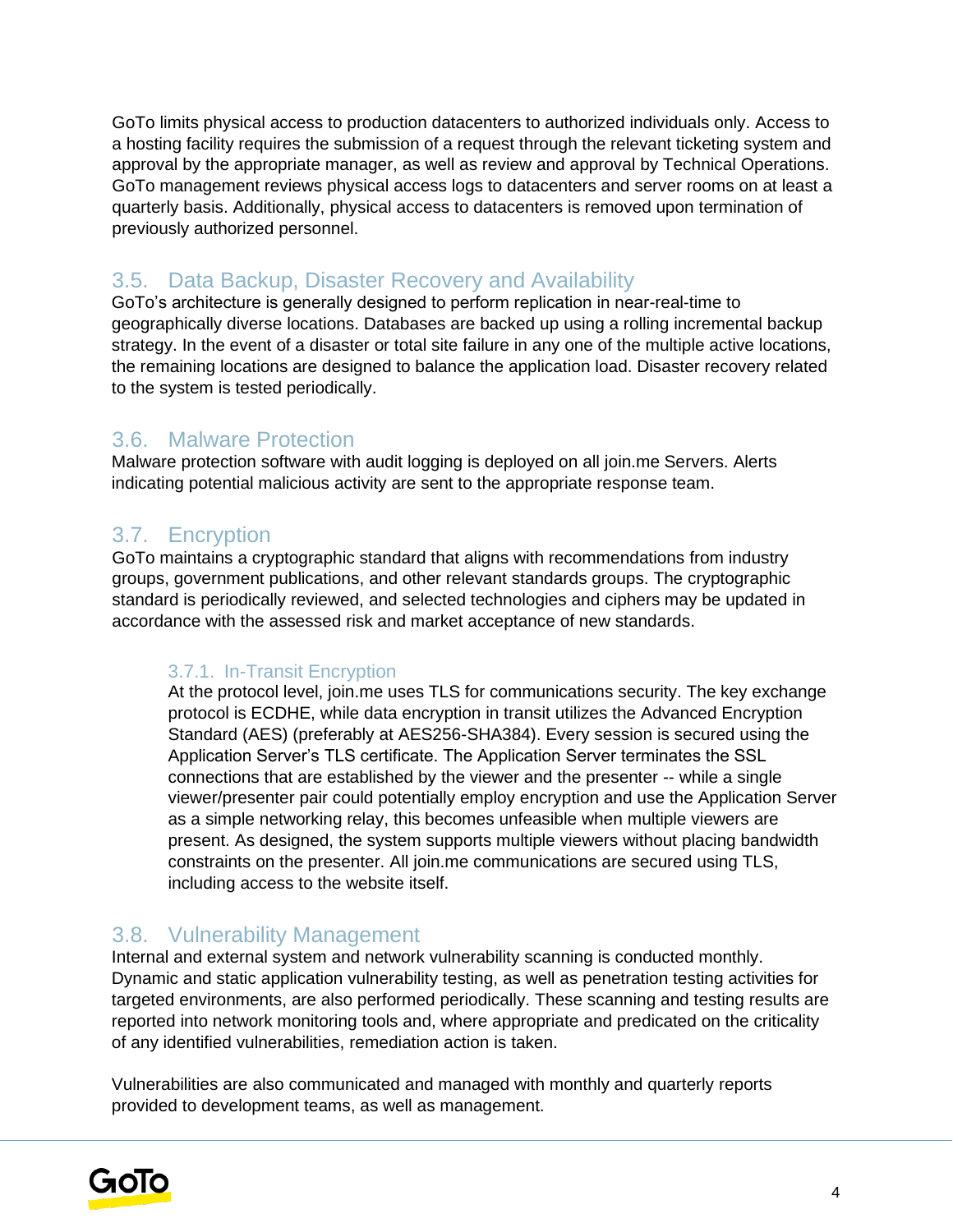### 3.9. Logging and Alerting

GoTo collects identified anomalous or suspicious traffic into relevant security logs in applicable production systems.

# 4 Organizational Controls

GoTo maintains a comprehensive set of organizational and administrative controls designed to protect the security and privacy posture of join.me.

#### 4.1. Security Policies and Procedures

GoTo maintains and implements a comprehensive set of security policies and procedures, aligned with business goals, compliance programs, and overall corporate governance. These policies and procedures are periodically reviewed and updated as necessary to ensure ongoing compliance.

### 4.2. Standards Compliance

GoTo complies with applicable legal, financial, data privacy, and regulatory requirements, and maintains compliance with the following certifications and external audit reports:

- TRUSTe Enterprise Privacy & Data Governance Practices Certification to address operational privacy and data protection controls that are aligned with key privacy laws and recognized privacy frameworks. To learn more, please visit ou[r](https://blog.logmeininc.com/logmein-furthers-commitment-to-data-privacy-with-truste-enterprise-privacy-certification-seal/?lang=en) [blog post](https://www.goto.com/blog/logmein-furthers-commitment-to-data-privacy-with-truste-enterprise-privacy-certification-seal)[.](https://blog.logmeininc.com/logmein-furthers-commitment-to-data-privacy-with-truste-enterprise-privacy-certification-seal/?lang=en)
- American Institute of Certified Public Accountants' (AICPA) Service Organization Control (SOC) 2 Type 2 attestation report. BSI Cloud Computing Catalogue (C5).
- Payment Card Industry Data Security Standard (PCI DSS) compliance for GoTo's eCommerce and payment environments
- Internal controls assessment as required under a Public Company Accounting Oversight Board (PCAOB) annual financial statements audit

### 4.3. Security Operations and Incident Management

GoTo's Security Operations Center (SOC) is staffed by the Security Operations team and is responsible for detecting and responding to security events. The SOC uses security sensors and analysis systems to identify potential issues and has developed an Incident Response Plan that dictates appropriate responses.

The Incident Response Plan is aligned with GoTo's critical communication processes, the Information Security Incident Management Policy, as well as associated standard operating procedures. It is designed to manage, identify and resolve suspected or identified security events across its systems and Services, including the join.me Services. Per the Incident Response Plan, technical personnel are in place to identify potential information security related events and vulnerabilities and to escalate any suspected or confirmed events to management when appropriate. Employees can report security incidents via email, phone and/or ticket, according to the process documented on the GoTo intranet site. All identified or suspected events are documented and escalated via standardized event tickets and triaged based upon criticality.

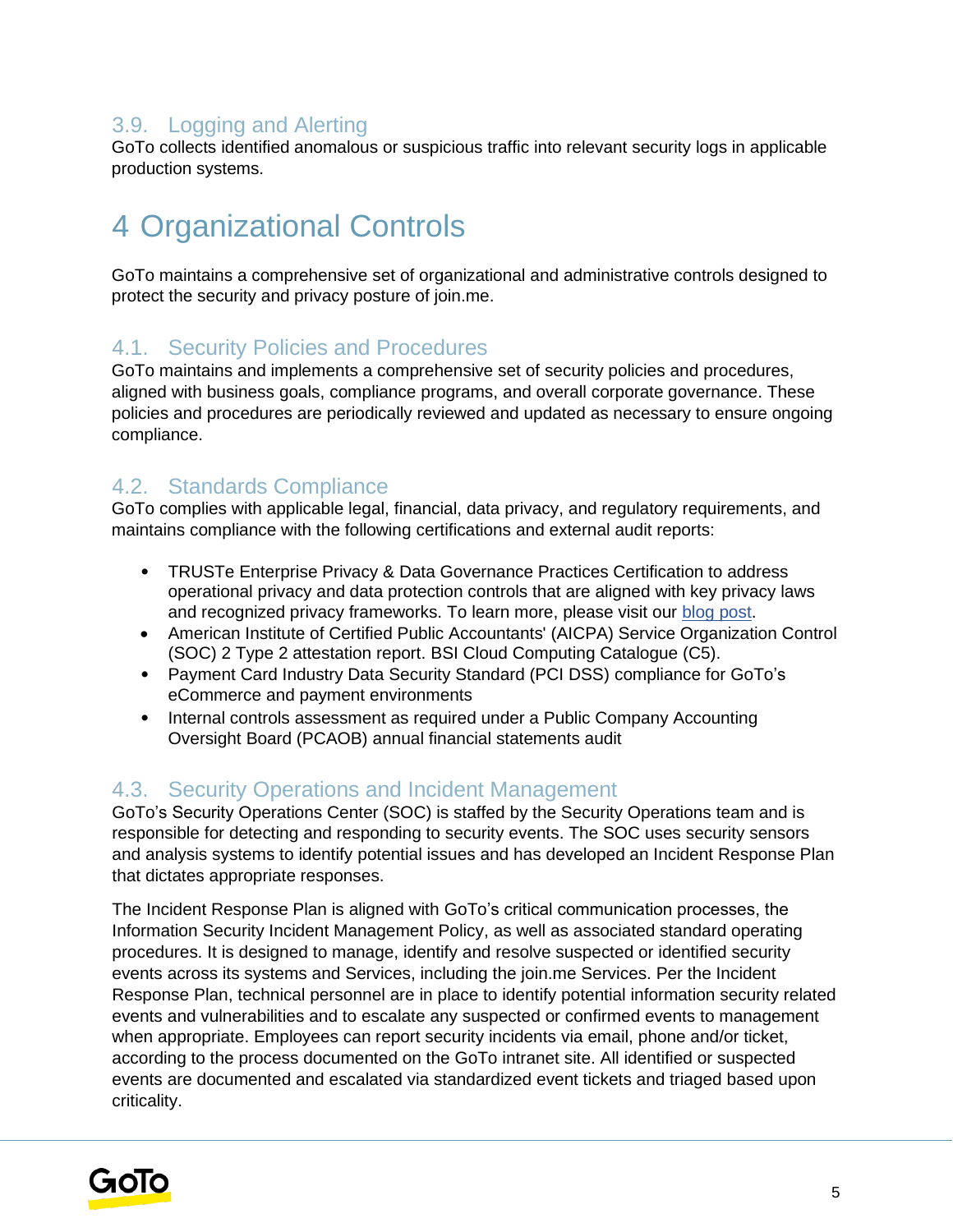### 4.4. Application Security

GoTo's application security program is based on the Microsoft Security Development Lifecycle (SDL) to secure product code. The core elements of this program are manual code reviews, threat modeling, static code analysis, dynamic analysis, and system hardening.

#### 4.5. Personnel Security

Background checks, to the extent permitted by applicable law and as appropriate for the position, are performed globally on new employees prior to the date of hire. Results are maintained within an employee's job record. Background check criteria will vary depending upon the laws, job responsibility and leadership level of the potential employee and are subject to the common and acceptable practices of the applicable country.

#### 4.6. Security Awareness and Training Programs

New hires are informed of security policies and the GoTo Code of Conduct and Business Ethics at orientation. This mandatory annual security and privacy training is provided to relevant personnel and managed by Talent Development with support from the Security Team. GoTo employees and temporary workers are informed regularly about security and privacy guidelines, procedures, policies and standards through various mediums including new hire onboarding kits, awareness campaigns, webinars with the CISO, a security champion program, and the display of posters and other collateral, rotated at least bi-annually, that illustrate methods for securing data, devices, and facilities.

# 5 Privacy Practices

GoTo takes the privacy of its Customers, the subscribers to the GoTo Services, and end users very seriously and is committed to disclosing relevant data handling and management practices in an open and transparent manner.

### 5.1. GDPR

The General Data Protection Regulation (GDPR) is a European Union (EU) law on data protection and privacy for individuals within the European Union. GDPR aims primarily to give control to its citizens and residents over their personal data and to simplify the regulatory environment across the EU. join.me is compliant with the applicable provisions of GDPR. For more information, please visit [https://www.goto.com/company/trust/privacy.](https://www.goto.com/company/trust/privacy)

### 5.2. CCPA

GoTo hereby represents and warrants that it is in compliance with the California Consumer Privacy Act (CCPA). For more information, please visit [https://www.goto.com/company/trust/privacy.](https://www.goto.com/company/trust/privacy)

### 5.3. Data Protection and Privacy Policy

GoTo is pleased to offer a comprehensive, global [Data Processing Addendum](https://www.goto.com/company/legal) (DPA), available in [English](https://www.docusign.net/Member/PowerFormSigning.aspx?PowerFormId=87db4c61-3929-4ccb-ab58-b202e064c4a1) [a](https://www.docusign.net/Member/PowerFormSigning.aspx?PowerFormId=87db4c61-3929-4ccb-ab58-b202e064c4a1)nd [German,](https://www.docusign.net/Member/PowerFormSigning.aspx?PowerFormId=29541afa-3cf0-4d7c-90f8-e971a0866b8e&env=na1) to meet the requirements of the GDPR, CCPA, and beyond and which governs GoTo's processing of Personal Data.

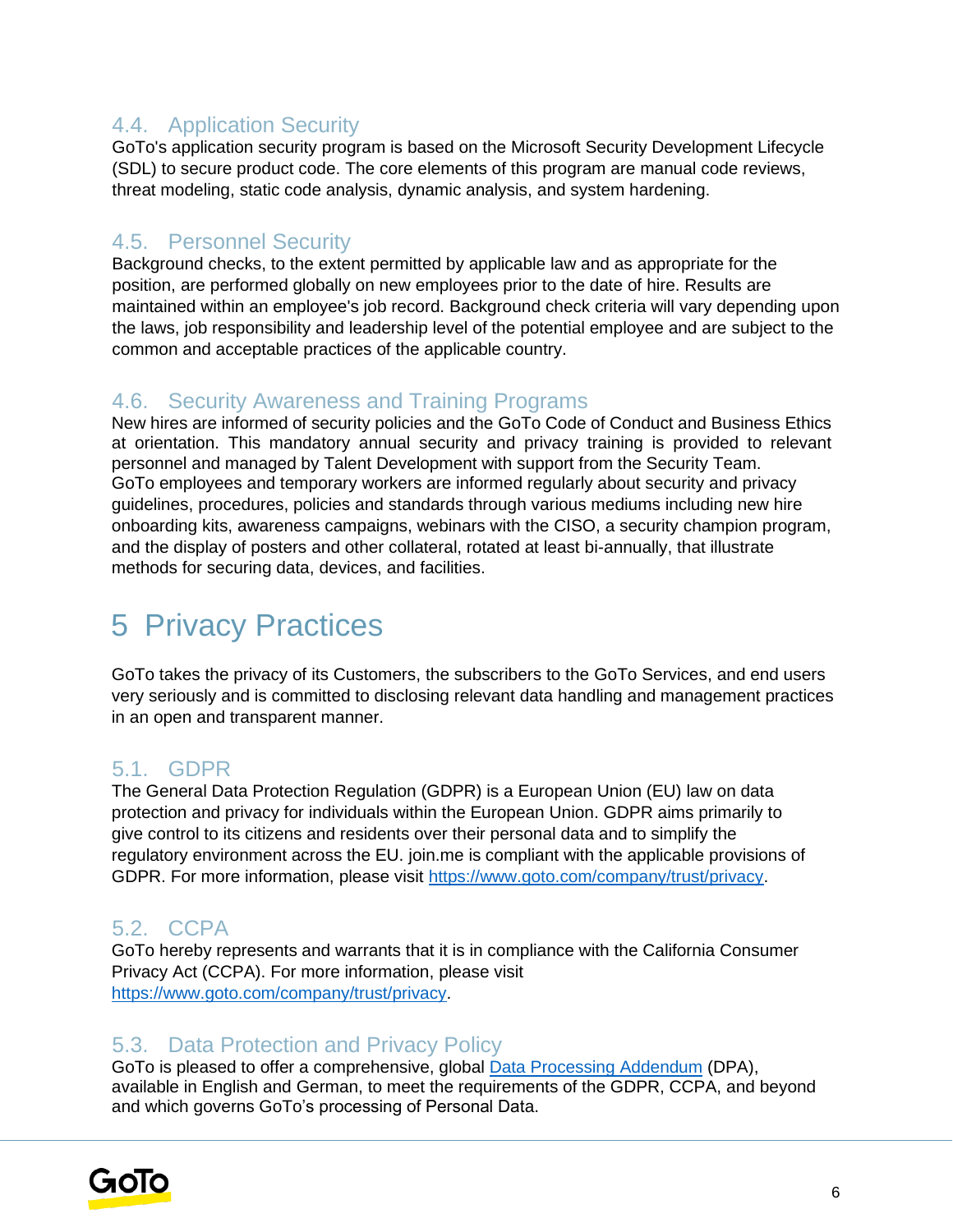Specifically, our DPA incorporates several GDPR-focused data privacy protections, including: (a) data processing details, sub-processor disclosures, etc. as required under Article 28; (b) EU Standard Contractual Clauses (also known as the EU Model Clauses); and (c) inclusion of GoTo's technical and organizational measures. Additionally, to account for CCPA coming into force, we have updated our global DPA to include: (a) revised definitions which are mapped to CCPA; (b) access and deletion rights; and (c) warranties that GoTo will not sell our users' 'personal information.'

For visitors to our webpages, GoTo discloses the types of information it collects and uses to provide, maintain, enhance, and secure its Services in its [Privacy Policy](https://www.goto.com/company/legal/privacy) on the public website. The company may, from time to time, update the Privacy Policy to reflect changes to its information practices and/or changes in applicable law, but will provide notice on its website for any material changes prior to any such change taking effect.

#### 5.4. Transfer Frameworks

GoTo has a robust global data protection program which takes into account applicable law and supports lawful international transfers under the following frameworks:

#### 5.4.1. Standard Contractual Clauses

The Standard Contractual Clauses (or "SCCs") are standardized contractual terms, recognized and adopted by the European Commission, whose primary purpose are to ensure that any personal data leaving the European Economic Area ("EEA") will be transferred in compliance with EU data-protection law. GoTo has invested in a worldclass data privacy program designed to meet the exacting requirements of the SCCs for the transfer of personal data. GoTo offers customers SCCs, sometimes referred to as EU Model Clauses, that make specific guarantees around transfers of personal data for in-scope GoTo services as part of its global DPA. Execution of the SCCs helps ensure that GoTo customers can freely move data from the EEA to the rest of the world.

#### Supplemental Measures

In addition to the measures specified in these TOMs, GoTo has created the following **[FAQ](https://logmeincdn.azureedge.net/legal/international-data-transfers-faq.pdf)** designed to outline its supplemental measures utilized to support lawful transfers under Chapter 5 of the GDPR and address and guide any "case-by-case" analyses recommended by the European Court of Justice in conjunction with the SCCs.

#### 5.4.2. APEC CBPR and PRP Certifications

GoTo has additionally obtained Asia-Pacific Economic Cooperation ("APEC") Cross-Border Privacy Rules ("CBPR") and Privacy Recognition for Processors ("PRP") certifications. The APEC CBPR and PRP frameworks are the first data regulation frameworks approved for the transfer of personal data across APEC-member countries and were obtained and independently validated through TrustArc, an APEC-approved third-party leader in data protection compliance.

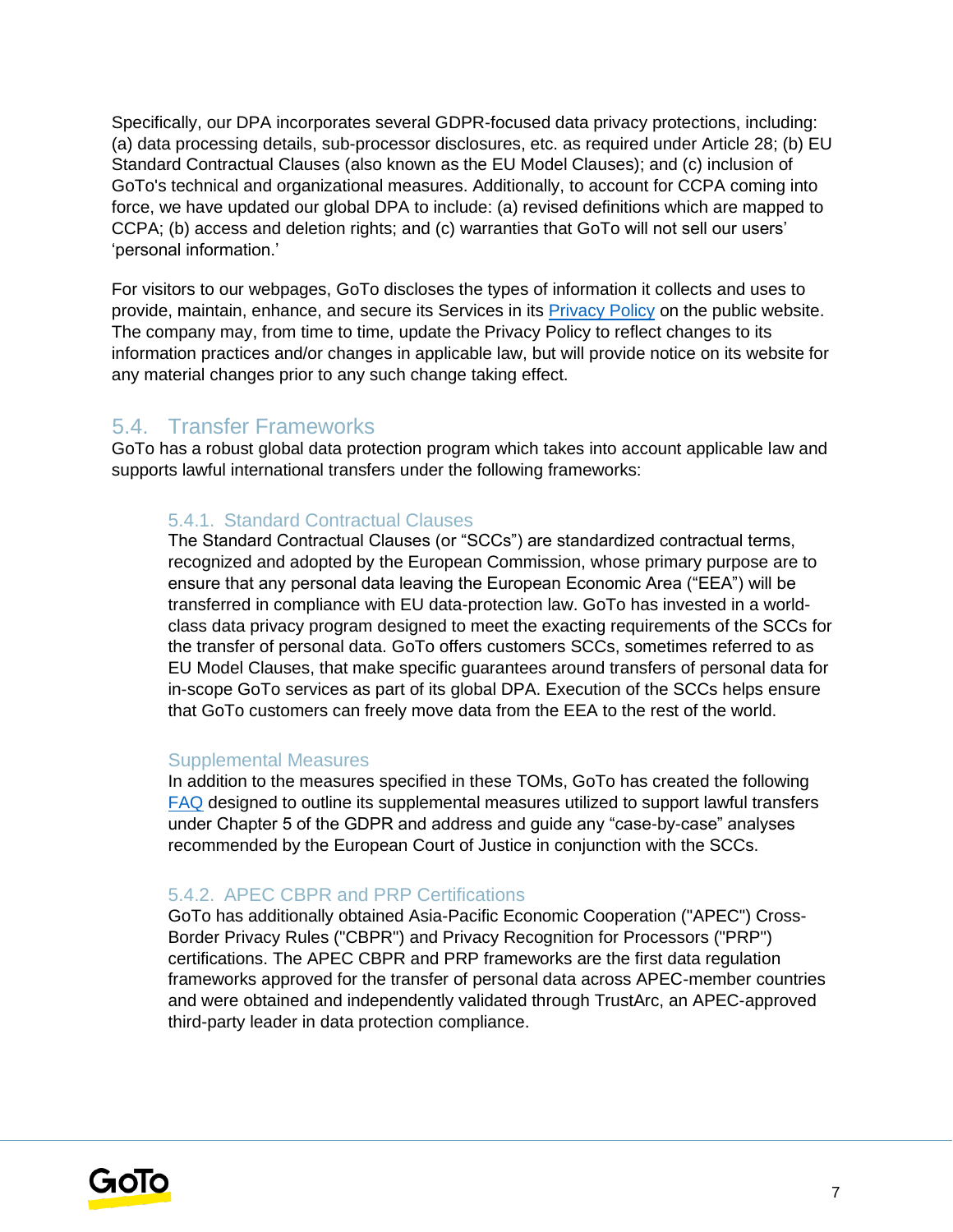## 5.5. Return and Deletion of Customer Content

At any time, join.me Customers may request the return or deletion of their Content by calling customer support. GoTo will make a commercially reasonable effort to support the Customer, subject to technical feasibility, in the retrieval or deletion of their Content. Additionally, Customer Content will be deleted within thirty (30) days of Customer request.

Free join.me accounts shall automatically be deleted after two (2) years of user inactivity (e.g. no logins). Upon written request, GoTo will certify to relevant account and Content deletion.

#### 5.6. Sensitive Data

While GoTo aims to protect all Customer Content, regulatory and contractual limitations require us to restrict the use of join.me for certain types of information. Unless Customer has written permission from GoTo, the following data must not be uploaded or generated to join.me:

- Government-issued identification numbers and images of identification documents.
- Information related to an individual's health, including, but not limited to, Personal Health Information (PHI) identified in the U.S. Health Insurance Portability and Accountability Act (HIPAA) and related laws and regulations.
- Information related to financial accounts and payment instruments, including, but not limited to, credit card data. The only general exception to this provision extends to explicitly identified payment forms and pages that are used by GoTo to collect payment for join.me.
- Any information especially protected by applicable laws and regulation, specifically information about individual's race, ethnicity, religious or political beliefs, organizational memberships, etc.

#### 5.7. Tracking and Analytics

GoTo is continuously improving its websites and products using third-party web analytics tools which help GoTo understand how visitors use its websites, desktop tools, and mobile applications, as well as user preferences and problems. For further details please reference the [Privacy Policy](https://www.goto.com/company/legal/privacy)[.](https://www.logmein.com/legal/privacy)

# 6 Third Parties

## 6.1. Use of Third Parties

As part of the internal assessment and processes related to vendors and third parties, vendor evaluations may be performed by multiple teams depending upon relevancy and applicability. The Security team evaluates vendors that provide information security-based services including the evaluation of third-party hosting facilities. Legal and Procurement may evaluate contracts, Statements of Work (SOW) and service agreements, as necessary per internal processes. Appropriate compliance documentation or reports may be obtained and evaluated at least annually, as deemed appropriate, to ensure the control environment is functioning adequately and any necessary user consideration controls are addressed. In addition, third parties that host or that are granted access to sensitive or confidential data by GoTo are required to sign a